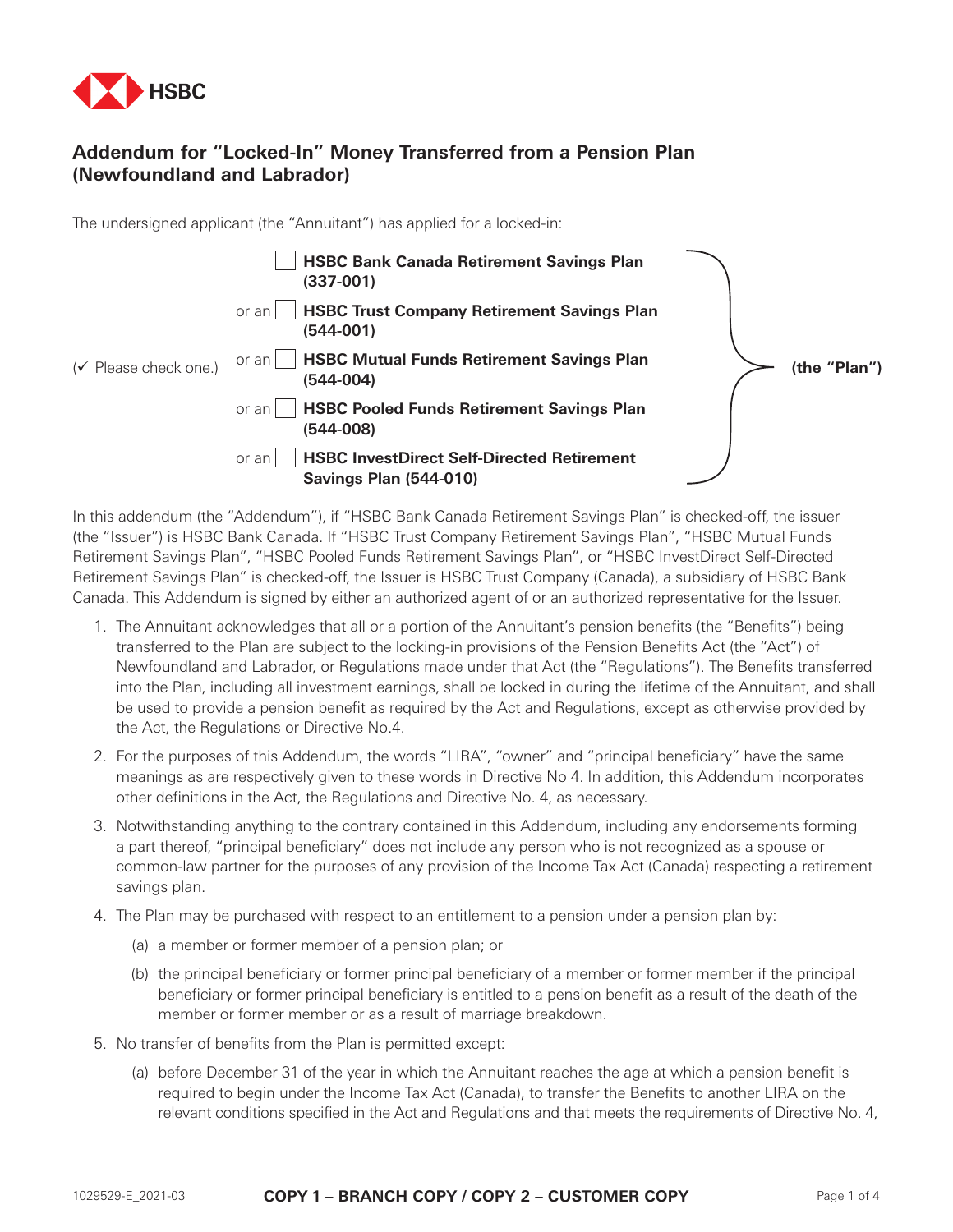- (b) before December 31 of the year in which the Annuitant reaches the age at which a pension benefit is required to begin under the Income Tax Act (Canada), to transfer the Benefits to the pension fund of a registered pension plan subject to the Act or to a registered pension plan subject to the pension benefits legislation of a designated province, as defined in the Act, or of Canada,
- (c) to purchase a life annuity contract, as stipulated in subsection 146(1) of the Income Tax Act (Canada), and on the conditions specified in the Act, the Regulations and the applicable Directive,
- (d) to transfer the Benefits to a life income fund on the conditions specified in the Act, the Regulations and the applicable Directive,
- (e) to transfer the Benefits to a locked-in retirement income fund on the conditions referred to in the Act, applicable Directive and Regulations.

 In the case of the annuity referred to in sub-paragraph 5(c), the annuity shall not commence before the Annuitant attains the earlier of the age of 55 years or the earliest date on which the Annuitant is entitled to receive a pension benefit under a pension plan from which money was transferred to the Plan.

- 6. The fiscal year of the Plan shall end on December 31 of each calendar year and each fiscal year of the Plan shall not exceed 12 months.
- 7. Subject to this Addendum and Directive No. 4, no withdrawal, commutation or surrender of Benefits is permitted except where an amount is required to be paid to the taxpayer to reduce the amount of tax otherwise payable under part X.1 of the Income Tax Act (Canada) and permitted by the Act or the Regulations.
- 8. The Annuitant will not assign, charge, anticipate or give as security money under the Plan except as permitted by the Act.
- 9. Notwithstanding paragraph 7 of this Addendum, the value of the Benefits may be paid to the Annuitant, in a lump sum or a series of payments provided that a physician certifies that due to an illness or a mental or physical disability, the life expectancy of the Annuitant is likely to be shortened considerably, but a payment may only be made if the "principal beneficiary" of the Annuitant who is a former member has waived the joint and survivor pension entitlement in a form and manner provided by the Superintendent.
- 10. The Annuitant directs the investment of the money in the Plan. The Benefits will be invested in a manner that complies with the rules for the investment of RRSP money contained in the Income Tax Act (Canada) and the regulations thereunder.
- 11. Where money is paid out of the Plan contrary to the Act, Directive No. 4 or this Addendum, the Issuer will provide or ensure the provision of a pension benefit equal in value to the pension benefit that would have been provided had the money not been paid out.
- 12. The Issuer, before transferring the Benefits to another institution,will advise the transferee financial institution in writing of the locked-in status of the Benefits and make its acceptance of the transfer subject to the conditions provided for in this Addendum together with the provisions of the Act and Regulations.
- 13. If the Annuitant has not provided the Issuer with the necessary documentation to start a pension, the Issuer will, before the end of the calendar year in which the Annuitant attains the age of 71 years or such other age as prescribed by the Income Tax Act (Canada),
	- (a) purchase an immediate life annuity contract, as stipulated in subsection 146(1) of the Income Tax Act (Canada), for the Annuitant, on the conditions specified in the Act, the Regulations and the applicable Directive;
	- (b) transfer the money to an acknowledged LIF on the conditions specified in the Act, the Regulations and the applicable Directive; or
	- (c) transfer the money to an acknowledged LRIF on the relevant conditions specified in the Act, applicable Directives and Regulations.
- 14. The conditions of this Addendum will take precedence over the provisions in the applicable agreement or declaration of trust governing the Plan in the event of conflicting or inconsistent provisions.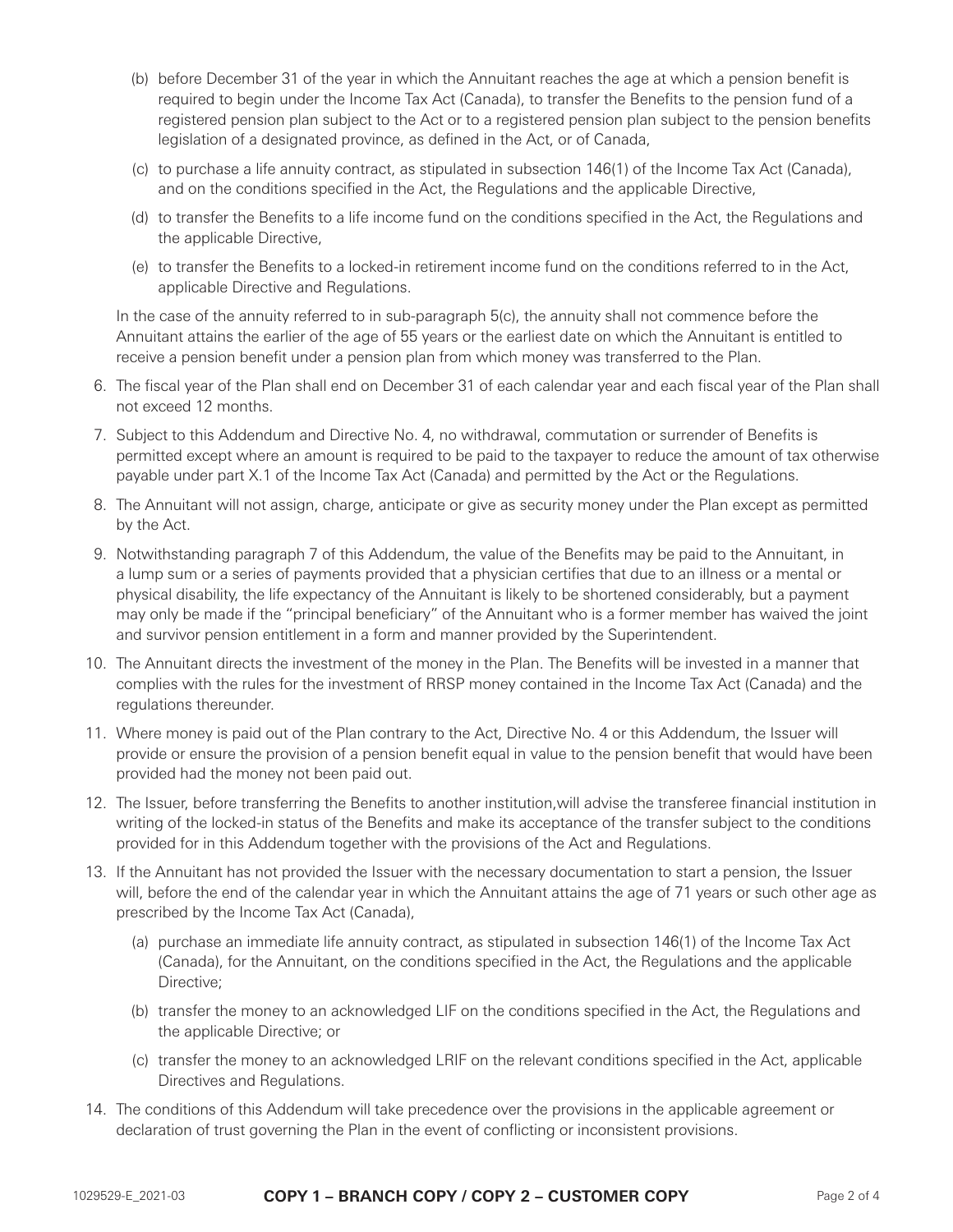- 15. The Issuer affirms that the pension to be provided to the Annuitant who is a former member and has a "principal beneficiary" at the date the pension commences shall be in the form of a joint and survivor pension under which not less than 60% shall continue to the survivor for the survivor's lifetime following the death of the former member unless the principal beneficiary has waived entitlement in the form and manner required by the Superintendent.
- 16. (a) On death of an Annuitant who is former member of a pension plan and has a "principal beneficiary", the surviving "principal beneficiary", or where there is no surviving "principal beneficiary" or the surviving "principal beneficiary" has waived entitlement in the form and manner provided by the Superintendent, a designated beneficiary, or where there is no designated beneficiary, the estate of the Annuitant is entitled to a lump sum payment of the full value of the Plan.
	- (b) Where the Annuitant is not a former member of a pension plan, the full value of the Plan shall be paid to the designated beneficiary or, where there is no designated beneficiary, to the Annuitant's estate.
- 17. The Plan and any related contracts, are subject,with any necessary modifications, to the division of pension benefits on marriage breakdown provisions in Part VI of the Act.
- 18. Notwithstanding paragraph 7, a lump sum payment equal to the value of the entire Plan shall be paid to the Annuitant on application by the Annuitant to the Issuer for payment if, at the time the Annuitant signs the application, the following conditions are met:
	- (a) ii) the value of all assets in all LIFs, LRIFs and LIRAs owned by the Annuitant and governed byNewfoundland pension benefits legislation is less than 10 percent of the year's maximum pensionable earnings under the Canada Pension Plan for the calendar year in which the application is made; or
		- ii) where the Annuitant has reached the earlier of age 55 or the earliest date on which the Annuitant (who is a member or a former member) would have been entitled to receive a pension benefit under the pension plan from which the money was transferred, the value of all assets in all LIFs, LRIFs and LIRAs which are held by the Annuitant subject to the Newfoundland pension benefits legislation is less than 40 percent of the year's maximum pensionable earnings under the Canada Pension Plan for the calendar year in which the application is made; and
	- (b) within the same calendar year the Annuitant has not made a withdrawal due to financial hardship under section 14 of Directive No. 4 from the Plan or, where part of the Plan corresponds to amounts transferred directly or indirectly from another LIRA, LIF or LRIF, the Annuitant has not made a withdrawal due to financial hardship under section 14 of Directive No. 4 from the original retirement savings arrangement.
- 19. An application for payment under section 118 shall be:
	- (a) on a form approved by the Superintendent, and
	- (b) accompanied by a waiver by the "principal beneficiary" of a former member of a pension plan of joint and survivor pension entitlement, in the form and manner required by the Superintendent.
- 20. Notwithstanding paragraph 7, a lump sum payment from the Plan shall be paid to the Annuitant on application by the Annuitant to the Issuer for payment due to financial hardship in the circumstances and subject to the conditions set out in section 14 of Directive No. 4. The Annuitant may apply for withdrawal once within a calendar year for each category of financial hardship described in subsection 14(c)(i) of Directive No. 4 in respect of each LIRA, LIF or LRIF. The Annuitant may complete an application to withdraw an amount no greater than the sum of the amounts set out in section 14(c)(i) of Directive No. 4 and the amount of any applicable tax required to be withheld by the Issuer. The application shall be made in the form provided by the Superintendent together with any supporting documentation required by the Regulations and specified in the form and documentation required by Directive No. 18. Where the Annuitant is a former member of a pension plan, the application shall be accompanied by the written consent of the principal beneficiary of the Annuitant in the form and manner required by the Superintendent.
- 21. Notwithstanding paragraph 7, a lump sum payment equal to the value of the entire Plan shall be paid to the Annuitant on application by the Annuitant to the Issuer for payment where the Annuitant provides the Issuer with: